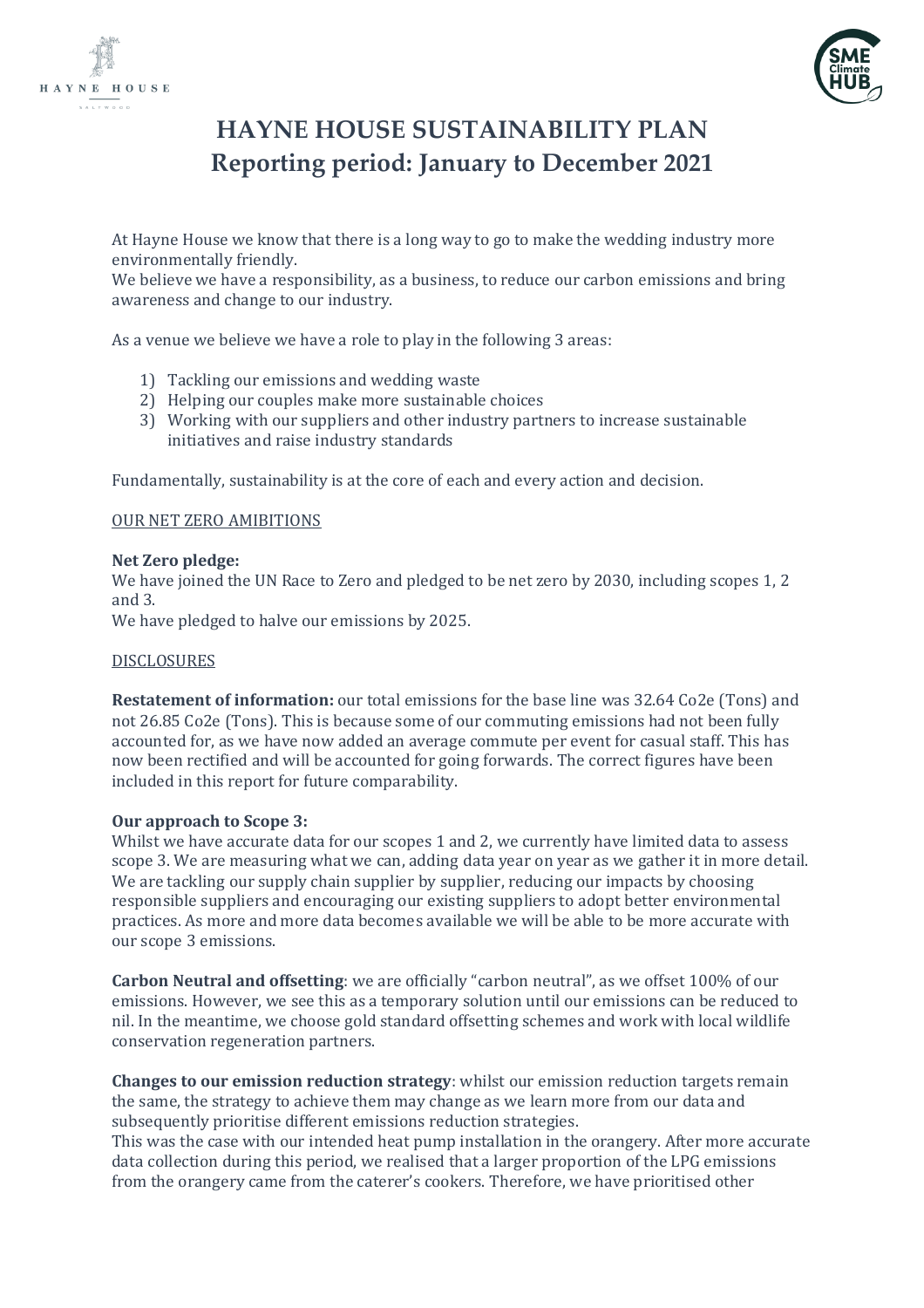



emission reduction strategies that would be more effective such as replacing the gas cookers with induction hobs and bringing forward the emission reduction strategy within the hunting lodge heating system to reduce our overall emissions faster and more efficiently.

**Reporting Methodology**: our report has been prepared using UK Government 2021 GHG Conversion Factors for Company Reporting. Our data is collected and compiled internally and verified internally by a member of the team holding an IEMA accredited Carbon Management certification. For more details on our methodology, please contact us.

**Base line**: 2019 was chosen as our base year as it showed a mature level of business activity and was the year with the most available data before the covid disruptions.

**Reporting Period**: our reporting period runs from January to December, with 2021 being our first report since our baseline calculation. Our emissions are reviewed on a yearly basis with a comparison year on year for comparability.

**Reporting standards**: it is our intention that future reports are made in accordance to the GRI standards. In the meantime, we have prepared this report based on the GRI standard's core principles.

### **REASONS FOR CHANGES IN EMISSIONS**

Due to the covid disruptions we only started hosting weddings in June 2021 so the reporting period does not represent a typical January to December year.

We did however within that period host a record number of weddings, hence why some emissions increased such as staff commuting.

Our waste emissions decreased in this period due to the introduction of new waste streams, better staff training, and introduction of on-site composting facilities for our food waste and floristry waste.

Electricity emissions decreased due to measures taken such as the introduction of LED lighting, staff training. However, we were not running weddings until June so despite having a high volume of weddings in the period these were concentrated in summer months with more daylight so this may have had an effect the figures.

Orangery scope 2 heating emissions decreased because with more accurate data collection we were able to separate the gas used between the orangery heating and the catering equipment. The catering equipment is now in scope 3 emissions and as a result our orangery heating emissions are more accurate.

### OUR SUSTAINABILITY PLAN INCLUDES

- 1) Our Recorded Emissions
- 2) Offsetting
- 3) Our Efforts So Far
- 4) Looking forward: short term to long term plans
- 5) Targets for the next reporting period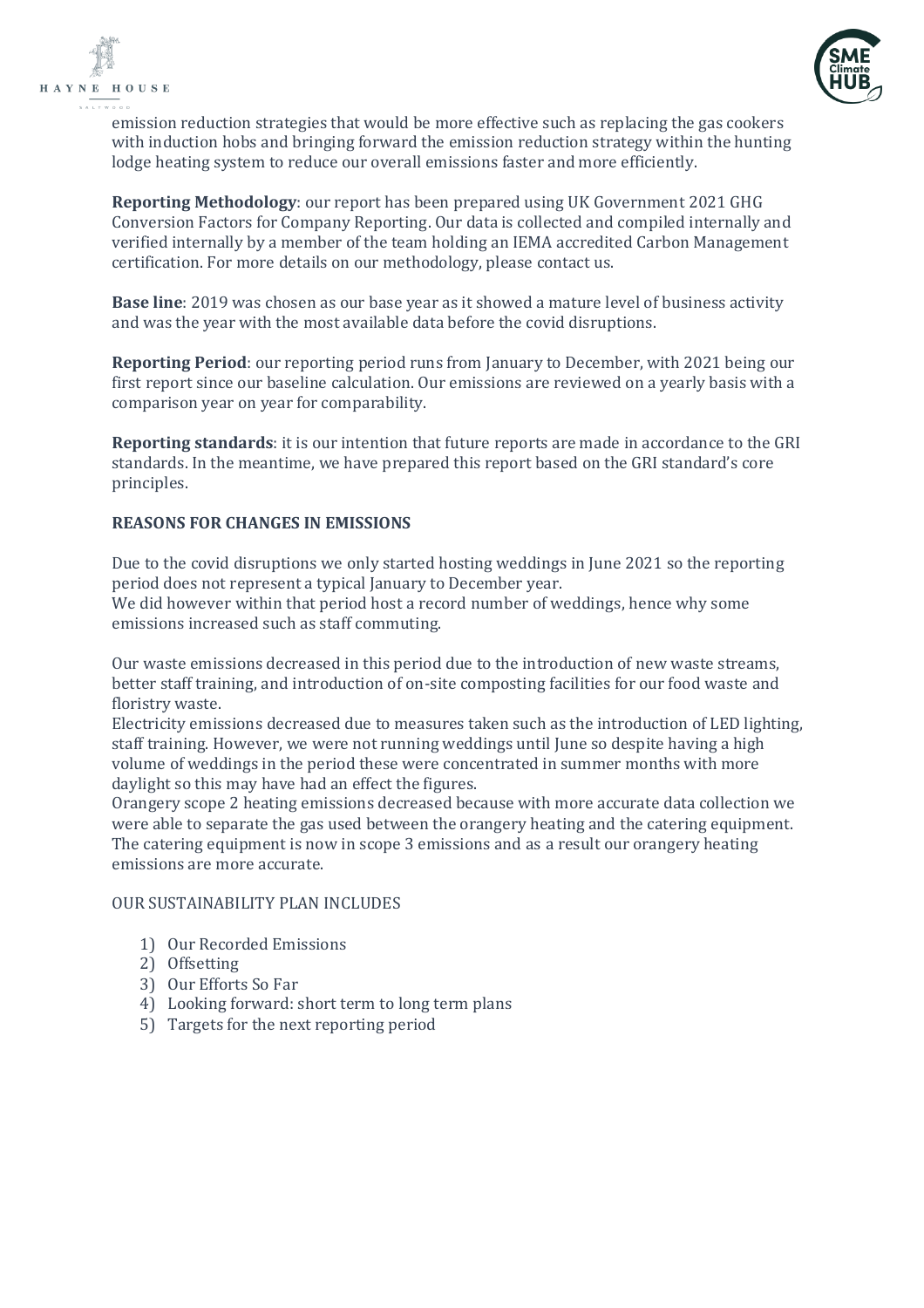



### 1. OUR RECORDED EMISSIONS

When recording our emissions, in order to accurately record our data, these were broken down into three scopes using 2019 as our base year.

### **Scope 1**

Includes all our direct emissions, including the heating of the Orangery, heating of the Hunting Lodge, use of fires & the refrigerants onsite.

The graph illustrates the amount of greenhouse gases released from each area of our venue over a 12-month period Jan to December 2021 compared to Jan to December 2019.

*Notes:*

• *We moved our office into the main hunting lodge in 2021 hence why this is no longer listed as separate emission source (compared to the 2019 baseline report).*

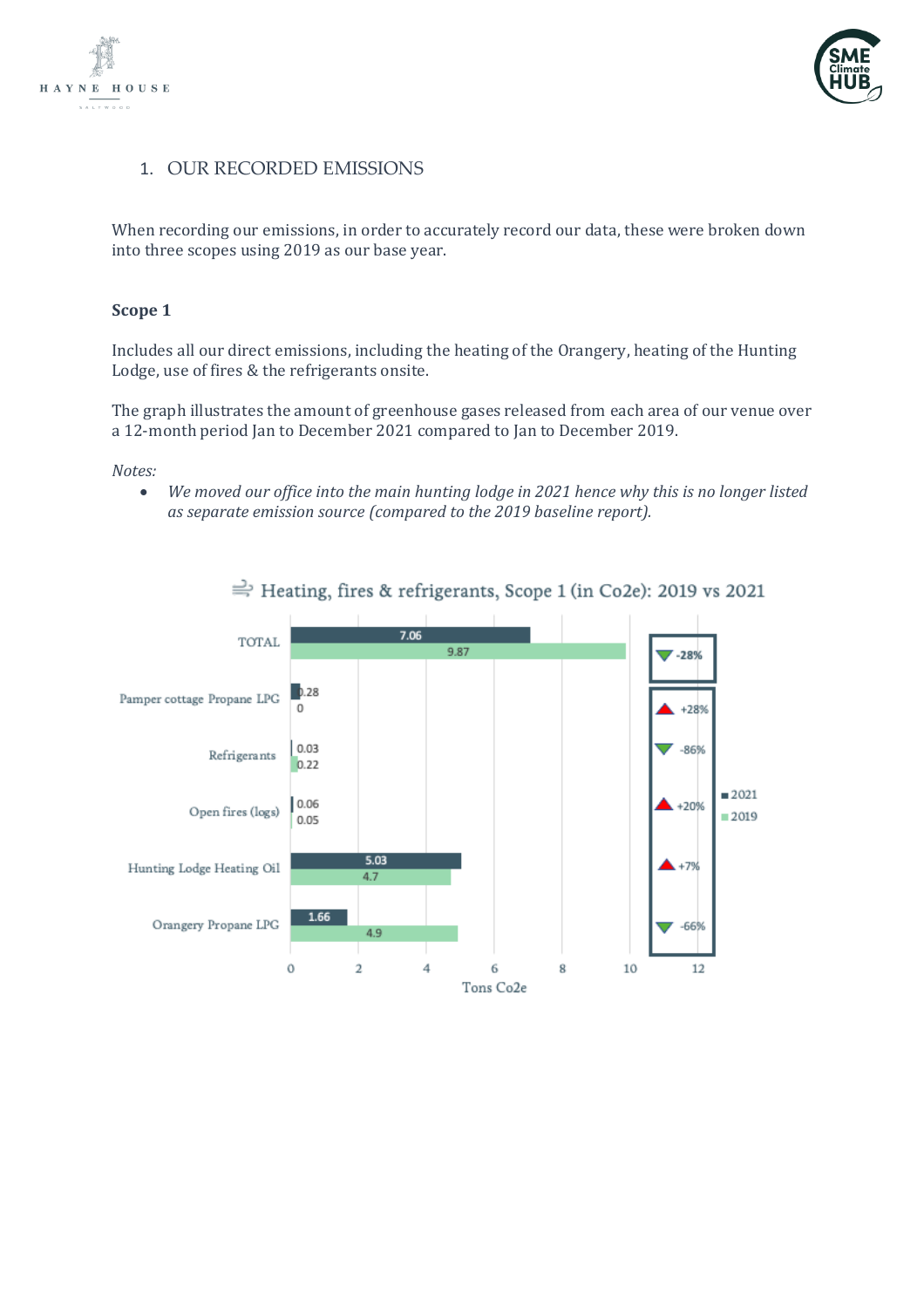



#### **Scope 2**

Includes all our indirect emissions which included our energy usage. The graph illustrates the amount of greenhouse gases released from our venue over a 12-month period from Jan to December 2021 compared to Jan to December 2019.

#### *Notes:*

• *We moved our office into the main hunting lodge in 2021* 

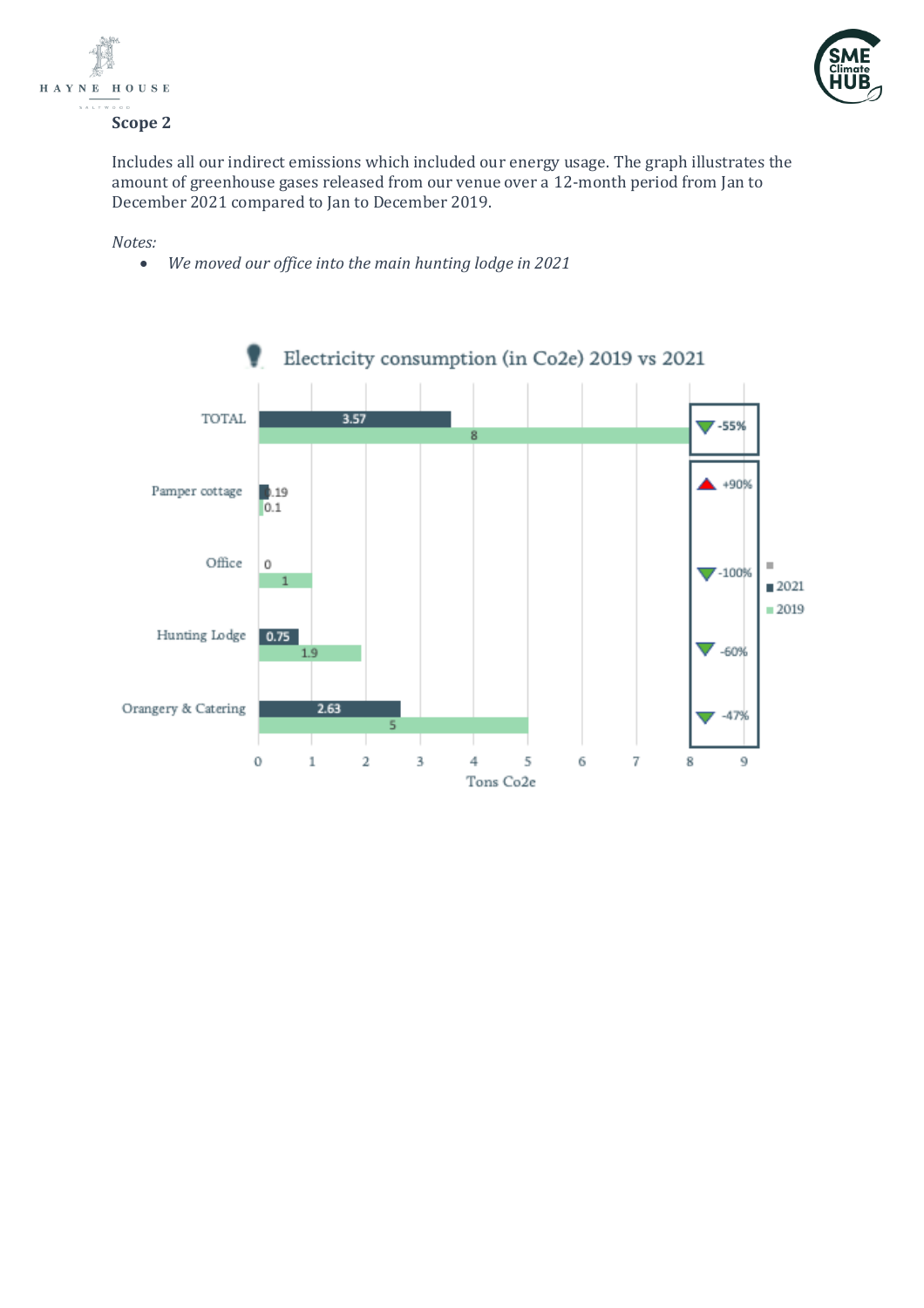



### **Scope 3**

Includes all our other emissions, these are the results of activities from assets not owned or controlled by the company. We have included our team's commuting, our water usage, our waste disposal, and our caterer's propane gas usage.

We continue to work throughout our supply chain and have set targets with our main suppliers which we are now monitoring with them.

Each graph has data taken from Jan to Dec 2019 emissions and compares with data taken from Jan to Dec 2021.

We did not measure transmission and distribution emissions associated with grid losses in 2019 so this has been added and will be accounted for in subsequent reports.

### **Staff commuting**

This graph highlights our commuting greenhouse gas emissions.

*Notes:*

- *Not every staff member works five days a week and this graph reflects that*
- *We didn't include an average bar staff commuting figure on the 2019 report but have now included it going forward*
- *We included more staff in 2021 as our team has grown.*



# **consumption**

This graph shows the amount of Co2e produced from our water usage over a 12-month period Jan to Dec 2019, compared to Jan to Dec 2021.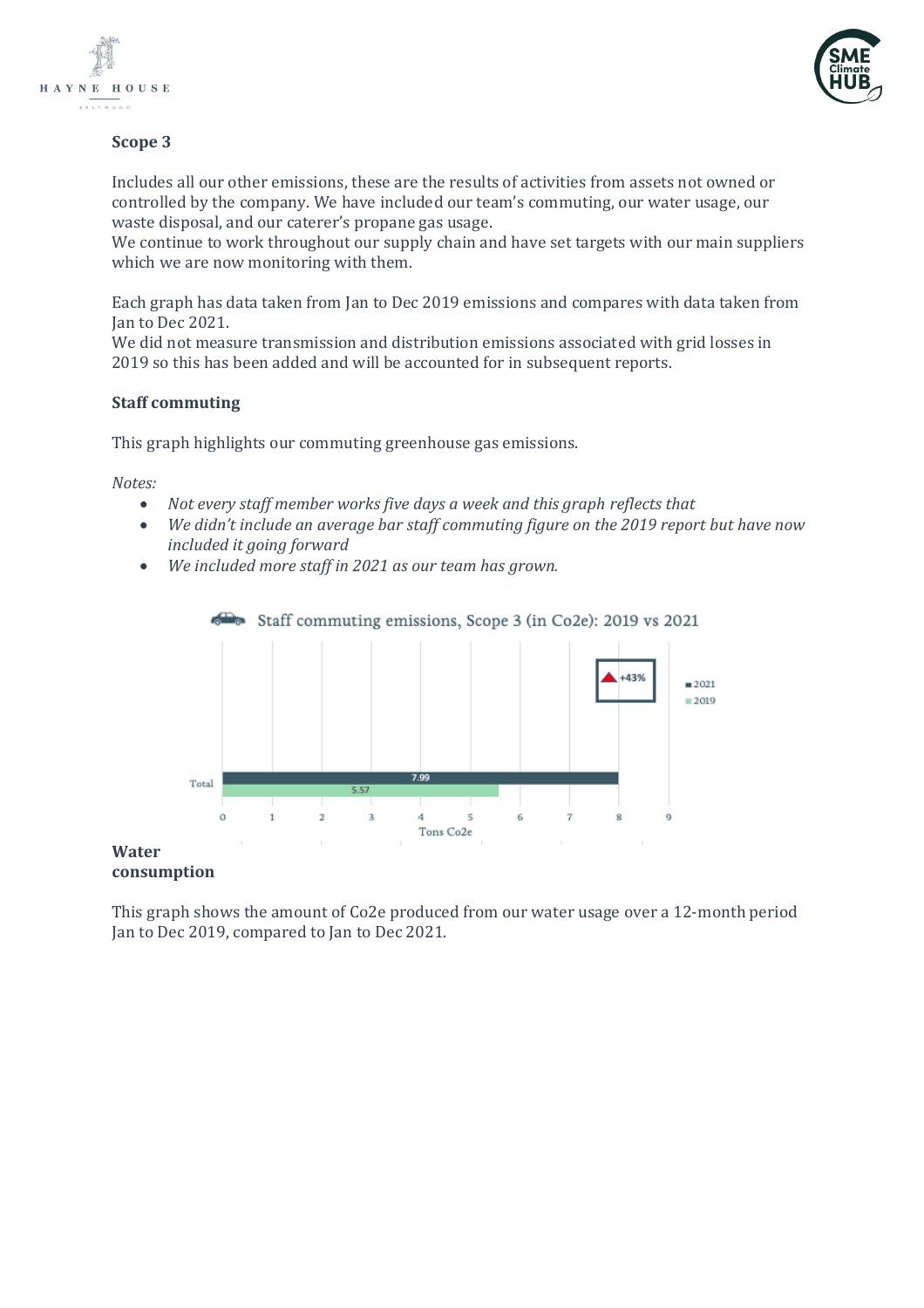





### **Waste disposal**

This graph shows the amount of Co2e produced from our waste disposal over a 12-month period Jan to Dec 2019, compared to Jan to Dec 2021.

From 2021 onwards, our general waste no longer went into landfill but is turned into energy, bringing down our Co2e emissions. We also introduced composting facilities on site which reduced our general waste.



### **Caterer's Propane Gas**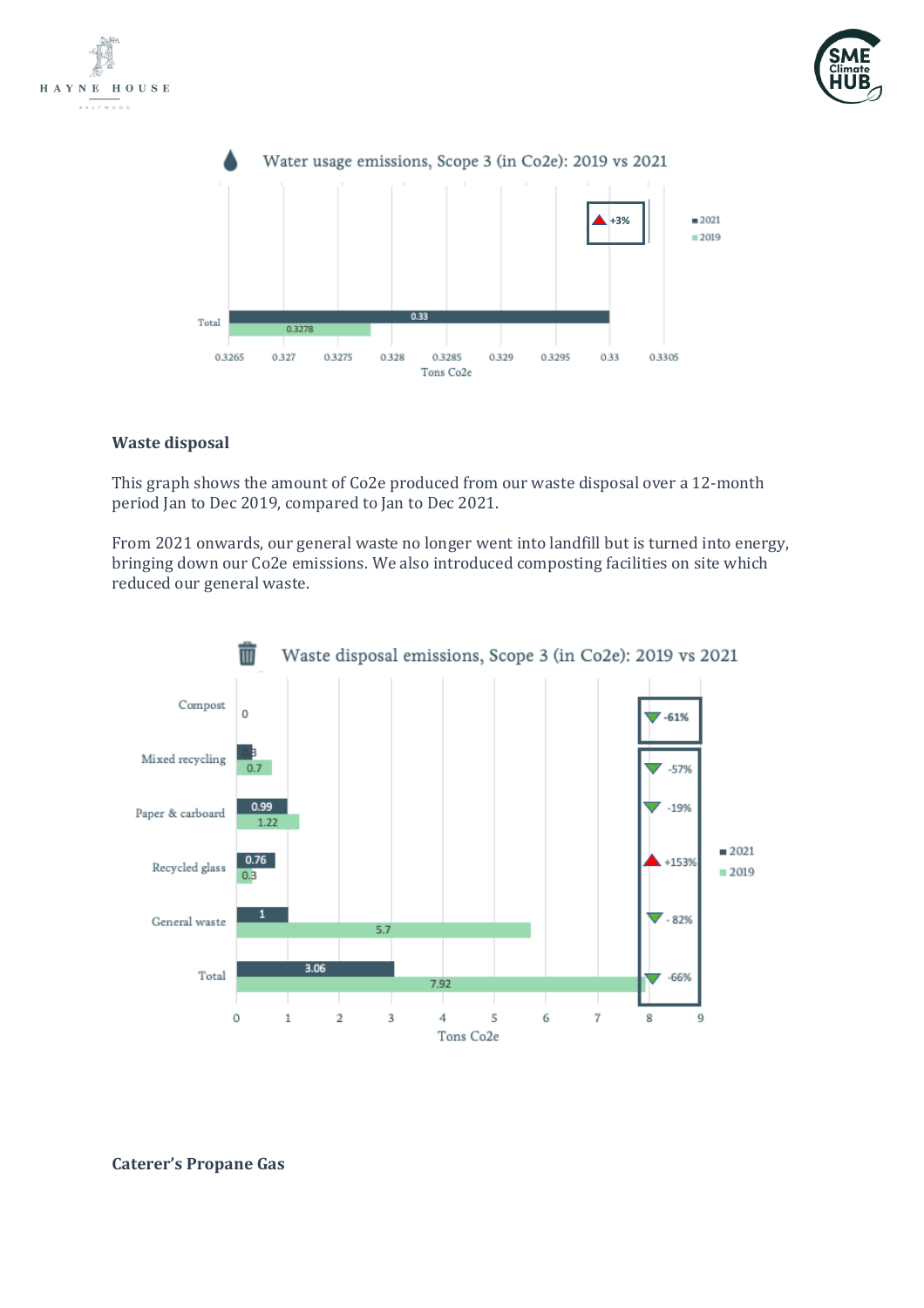



This graph shows the amount of Co2e produced from our caterer's propane gas usage over a 12 month period Jan to Dec 2019, compared to Jan to Dec 2021.



### **Transmission and distribution (grid losses)**

### **Amount of Co2e from transmission and distribution (grid losses)**

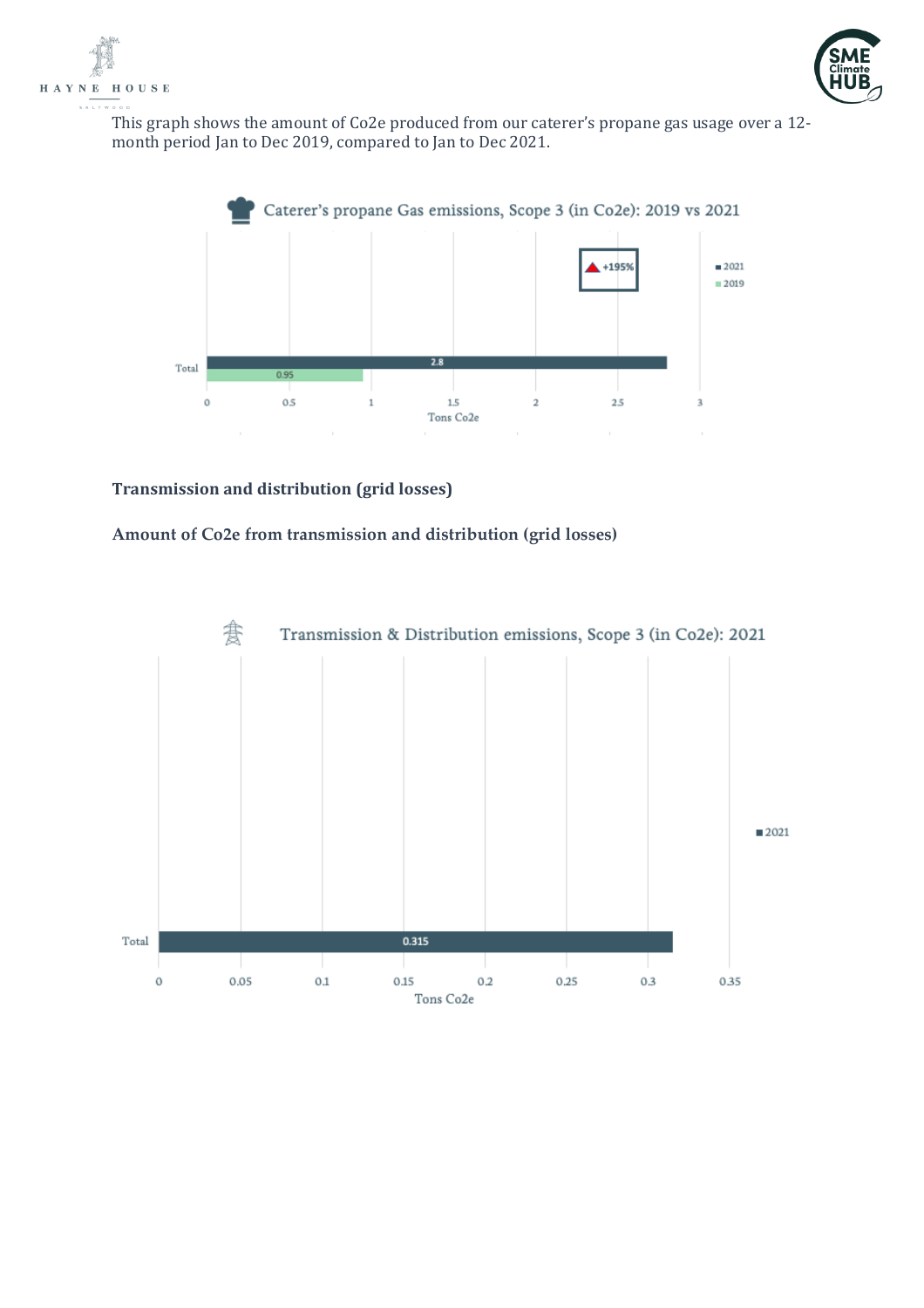



**TOTAL EMISSIONS FOR THE PERIOD COMPARED TO BASE LINE: Scopes 1,2 and 3**



# 2. OFFSETTING

In total we produced 25.125 tonnes of greenhouse gas emissions in 2021.

As **a temporary solution**, we will offset these, as our focus is to bring emissions as close to nil as possible as opposed to simply offsetting.

The companies we have chosen to work with are as follows:

Ecologii: for all team commuting emissions

UK Carbon Footprint and Kent Woodland Trust (Wilder Carbon): for all other CO2e emissions produced by the venue and fundraising proceeds.

Our goal is to eventually be carbon positive, whereby we are taking out more carbon in the environment than we are producing.

We are looking to invest in local projects by The Kent Wildlife Trust, in order to give back for every wedding we do and be heavily involved in the projects.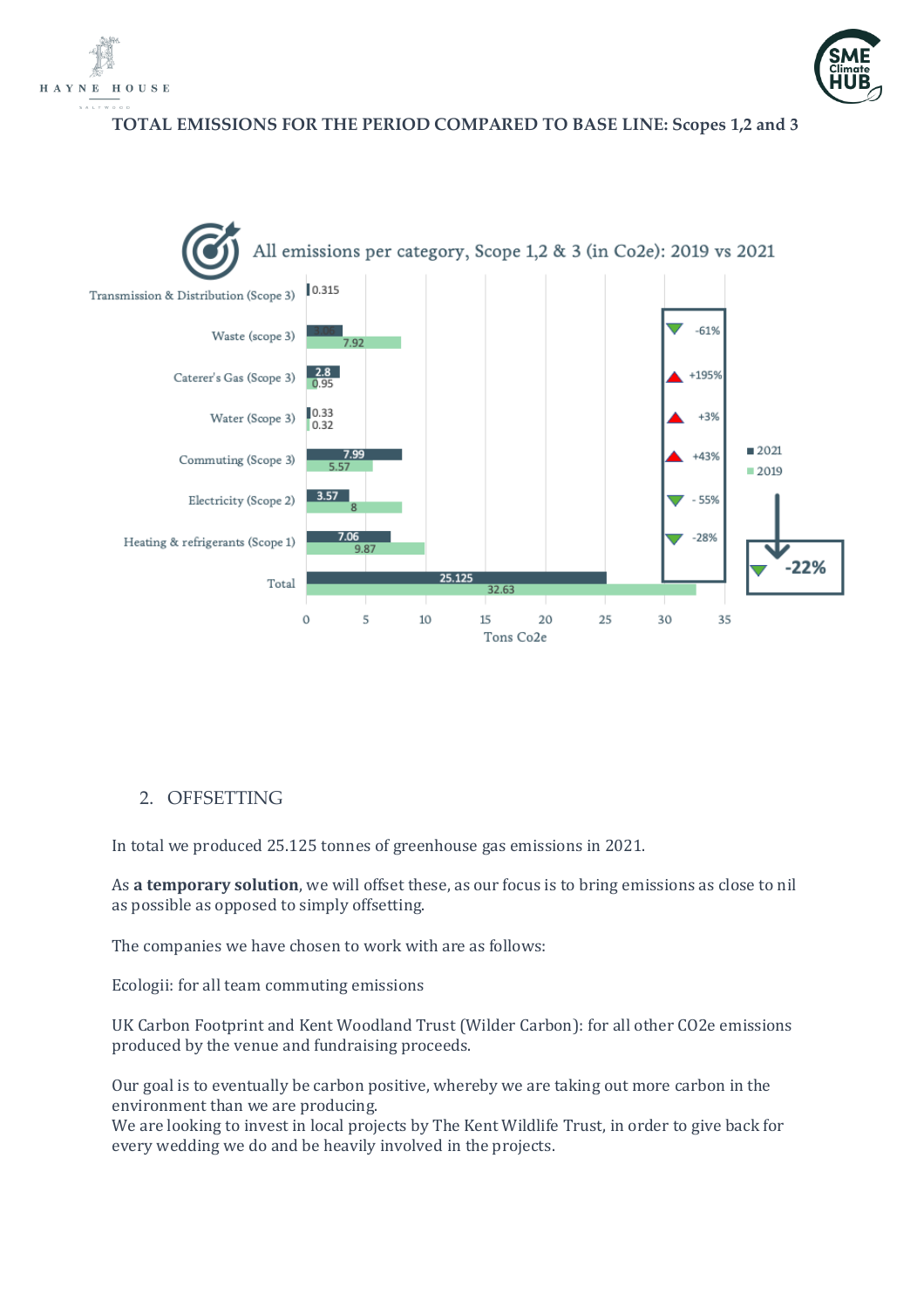



# 3. OUR EFFORTS TO DATE

We have identified three core areas where we have a role to play to bring change beyond our own emissions reduction:

# **Emissions Reduction**

- Replaced rear windows in the Hunting Lodge to start the process of making it more energy efficient
- Replaced all lighting with LED lighting
- Switched all our procurement to local suppliers to cut down airmiles and support neighbouring businesses
- Reviewed all our waste streams and created an on-site composting area for bar and kitchen food waste
- Implemented additional staff training and signage on waste
- Implemented a waste tracking system to review our output which is reviewed by nominated recycling monitors
- Introduced a florist waste system so that foliage goes to the compost
- Are having ongoing discussions with our caterers about how to reduce food waste
- Incorporated more locally produced wines, spirits, and soft drinks into our drink's packages.
- Have regular training for staff to implement our sustainability action, share the importance of sustainability and ask them for their feedback.
- Became officially 'carbon neutral' through the means of offsetting, as a temporary measure until we reduce our emissions.
- For every wedding we host we sponsor a quarter acre of a rainforest through, Rainforest [Concern.](https://www.rainforestconcern.org/)

### **Helping our customers make more sustainable choices**

- We introduced a new initiative for our couples called "A Wedding Doesn't Have To Cost The Earth" to encourage them to make more sustainable choices in exchange for rewards and prizes*.* (See more details on our website). We are proud to report that almost 35% of couples have taken up the initiative to date.
- Created a [database](https://haynehouse.co.uk/your-sustainable-wedding-choices/) of resources for our couples so that they can choose easy ecoalternatives for their wedding day.
- Modified our [suppliers list](https://haynehouse.co.uk/suppliers/) to pinpoint to our couples the suppliers with sustainable ethics and those near Hayne House.

### **Working with our suppliers and other industry partners to increase sustainable initiatives and raise industry standards**

**Supply Chain Work**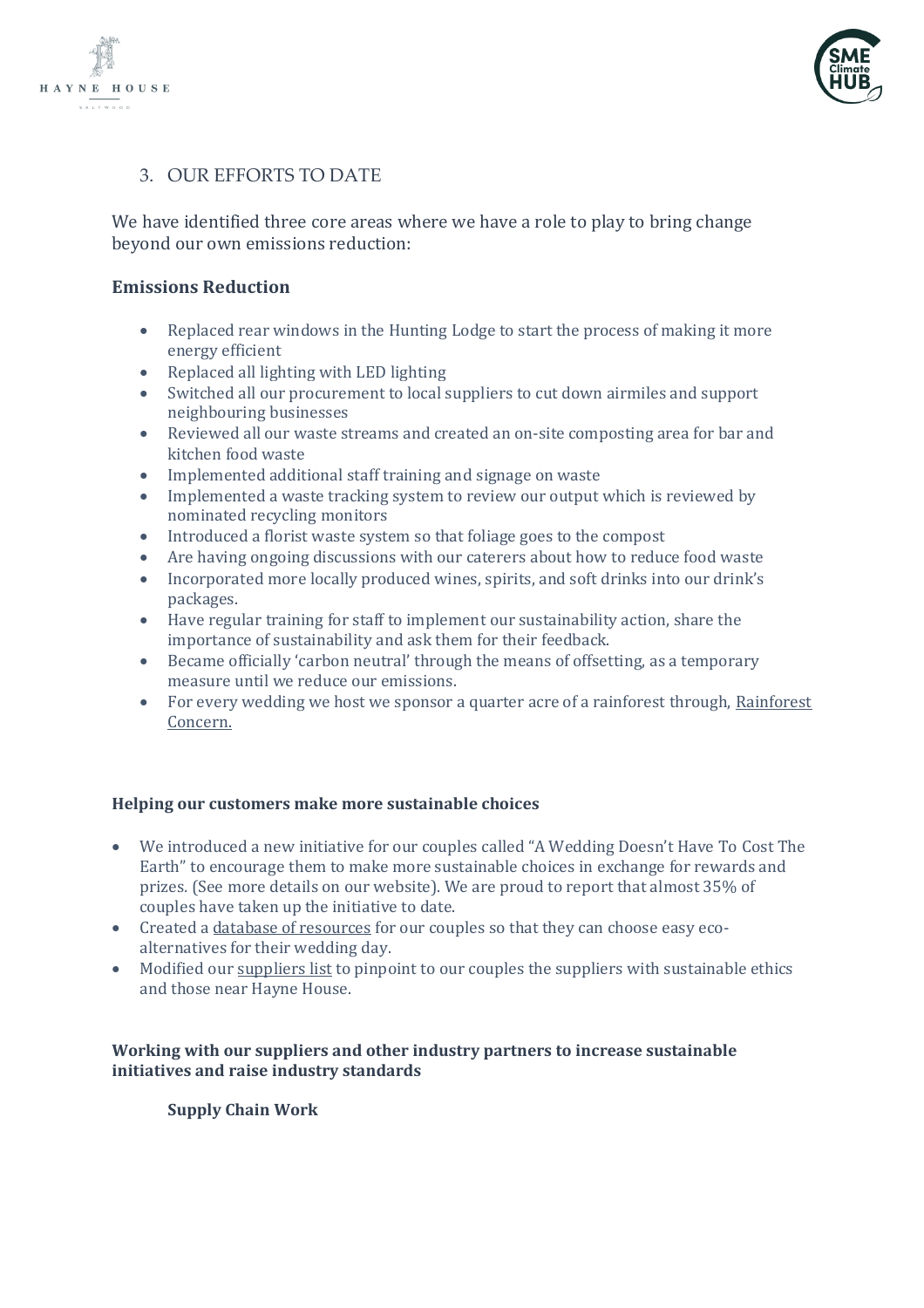



- Changed all toiletry products used onsite to eradicate singe use plastic and reduce plastic in general, i.e, Who Gives a Crap for toilet paper and Miniml for refillable toiletries station.
- Prioritising buying second hand or refurbished where possible, for example buying refurbished IT equipment and working with local furniture company to refurbish our existing furniture or furniture that we have bought second hand
- Started the creation of a suppliers scoring chart whereby we can review our suppliers systematically each year and monitor their progress year on year
- Started an in depth sustainability scoring review with our main suppliers such as caterers and helping them take specific actions and measure them. For example tracking certain changes such as menu presentation to promote meat free dishes, reporting their waste, reduce single use items such as cling film etc

### **Industry work**

- The department for Business, Energy and Industrial Strategy asked us to be a showcase for their SME campaign to highlight best practice and how we are tackling weddings and sustainability.
- In July 2021 we became a partner member of th[e Sustainable Wedding Alliance.](https://sustainableweddingalliance.com/) Undergoing their assessment, we were the first venue to pass and receive certification.
- Hosted events within the wedding industry to raise awareness with the support of the Sustainable Wedding Alliance
- Hosted events outside our industry and shared our efforts in the race to zero to encourage local SMEs to take action.
- Take part in webinars as guest speakers or as panellists on net zero for small business topics, such as UN Global Compact, The Sustainable Wedding Alliance, Kent & Medway Business Summit 2022, BrideBook.
- In November 2021 we won the Sustainable Busines Award of the year at the Kent Wedding Awards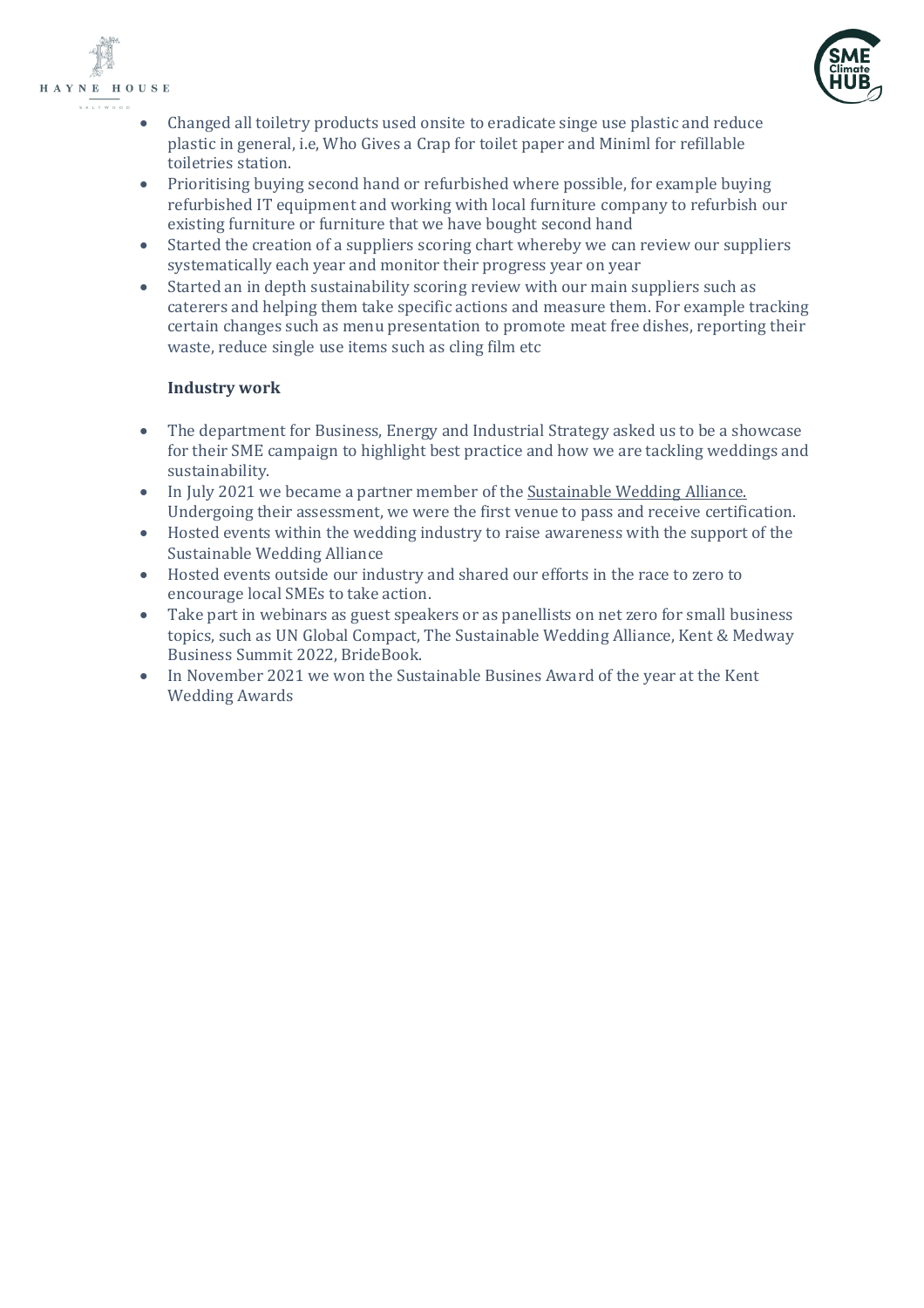

4. LOOKING FORWARD





# THE HAYNE HOUSE SUSTAINABILITY JOURNEY



# **THE NEXT 24 MONTHS:**

By December 2023, we aim to have taken the following action:

# **ENERGY**

- Reduce overall energy emissions by a further 50% by December 2023
- Switch to a 100% renewable energy supplier in the hunting lodge in January 2022
- Switch the orangery to a 100% renewable energy supplier in summer 2022
- Installing light sensors in common areas to reduce our electricity consumption
- Start installing solar panels to power the orangery and hunting lodge
- Install at least 1 EV Charging point

# **CARBON EMISSIONS**

- Reduce emissions from heating oil in hunting lodge by 25% by December 2023:
	- o Upgrading more of the Hunting Lodge's windows to ensure better insulation
	- o Replace draughty doors and increase insulation in key areas
	- o Install better heat control systems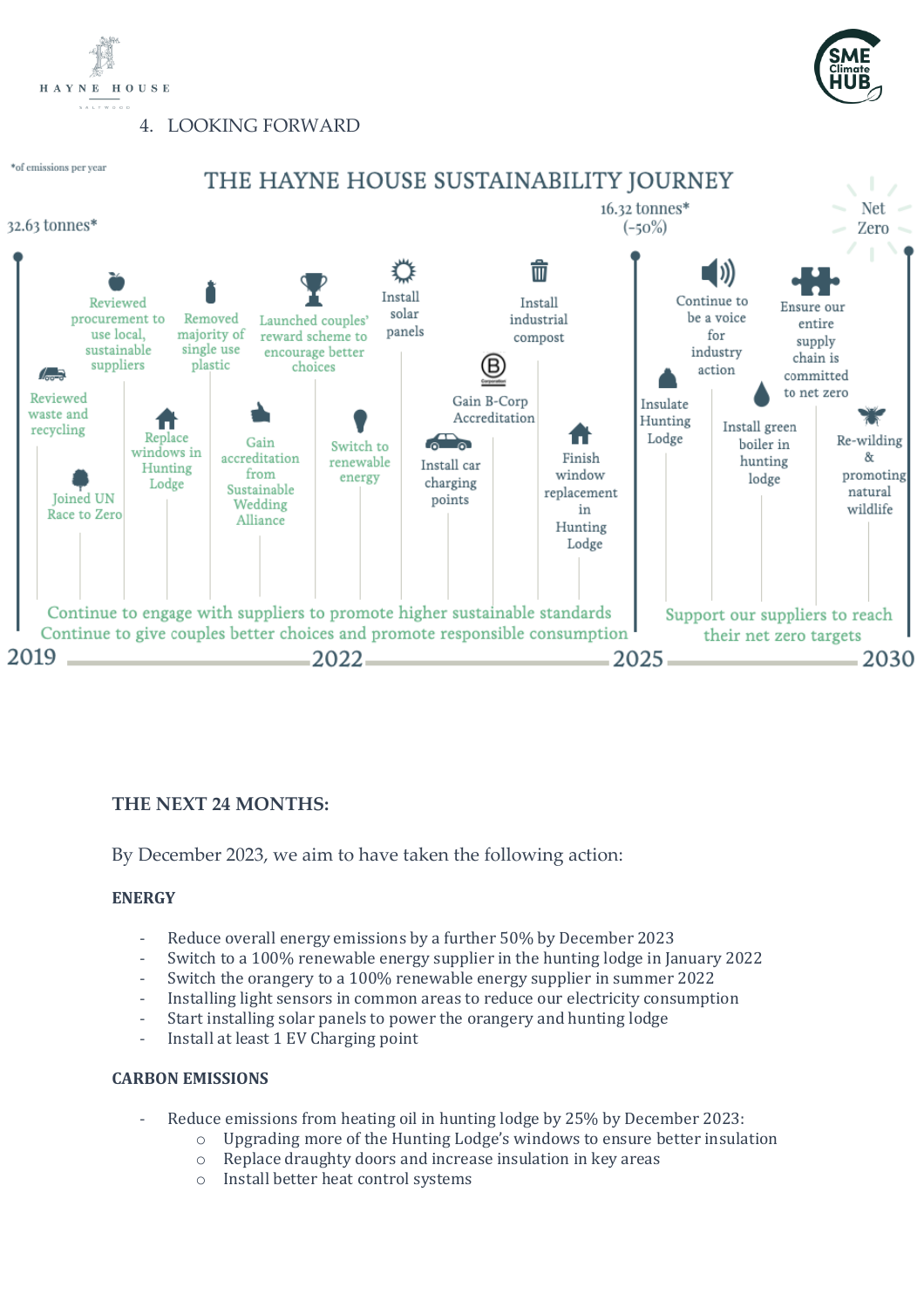



- o Install a combined energy heating system to reduce oil usage in favour of les emitting heating system
- Invest with a local carbon offsetting initiative and take part in volunteering days

### **WASTE**

- Reduce glass waste by 25% by the end of 2024
- 100% target for accurate waste recycling by team to reduce waste emissions in landfill

### **RESPONSIBLE CONSUMPTION / BEHAVIOUR CHANGE**

- Continue to help couples make more sustainable wedding choices through our dedicated online resource platform
- Encourage more couples to take up our "A Wedding doesn't have to cost the earth" scheme, and analyse results from it's first year with a view to refining it
- Ensure that all styled shoots bookings are promoting being sustainable consumption and brands
- Continue to establish the message that having an eco-friendly wedding can be chic and cost effective through social media, blogs and partnerships

### **PROCUREMENT**

- Get our herb and vegetable garden established for bar use at weddings
- Create our own bespoke toiletries refill stations
- Increase the proportion of local spirits sold to 30% (currently less than 1%) by Dec 2022 (currently under 1%)
- Increase the proportion of beer sold to 30% (currently less than 1%) by Dec 22 (currently under 1%)
- Increase the proportion of sparkling wines sold to 5% (currently 2.5%) by Dec 22 (currently under 1%)
- Increase the proportion of still wines sold to 5% (currently 2.5%) by Dec 23 (currently under 1%)

### **SUPPLY CHAIN**

- Working with supplier to raise awareness and encourage them to adopt more sustainable practices by taking part in specific campaigns
- 100% of our suppliers to be mapped and scored by December 2022
- Measure caterer's waste to gather data so that we can tackle our scope 3 emissions emanating from caterers' waste
- Gather data from caterers regarding menu choices to set future targets
- Work with our cleaning contractors to ensure that at least 50% of their products are the most sustainable options
- Work with our gardening contractors to track emissions emanating from their mowers so as to gather data for our scope 3 emissions
- Work out emissions emanating from bedding laundry and table linen so that we can gather data and tackle our scope 3 emissions

### **WATER**

- Install a water butt for our herb garden
- Install push taps on all the taps to reduce our water consumption